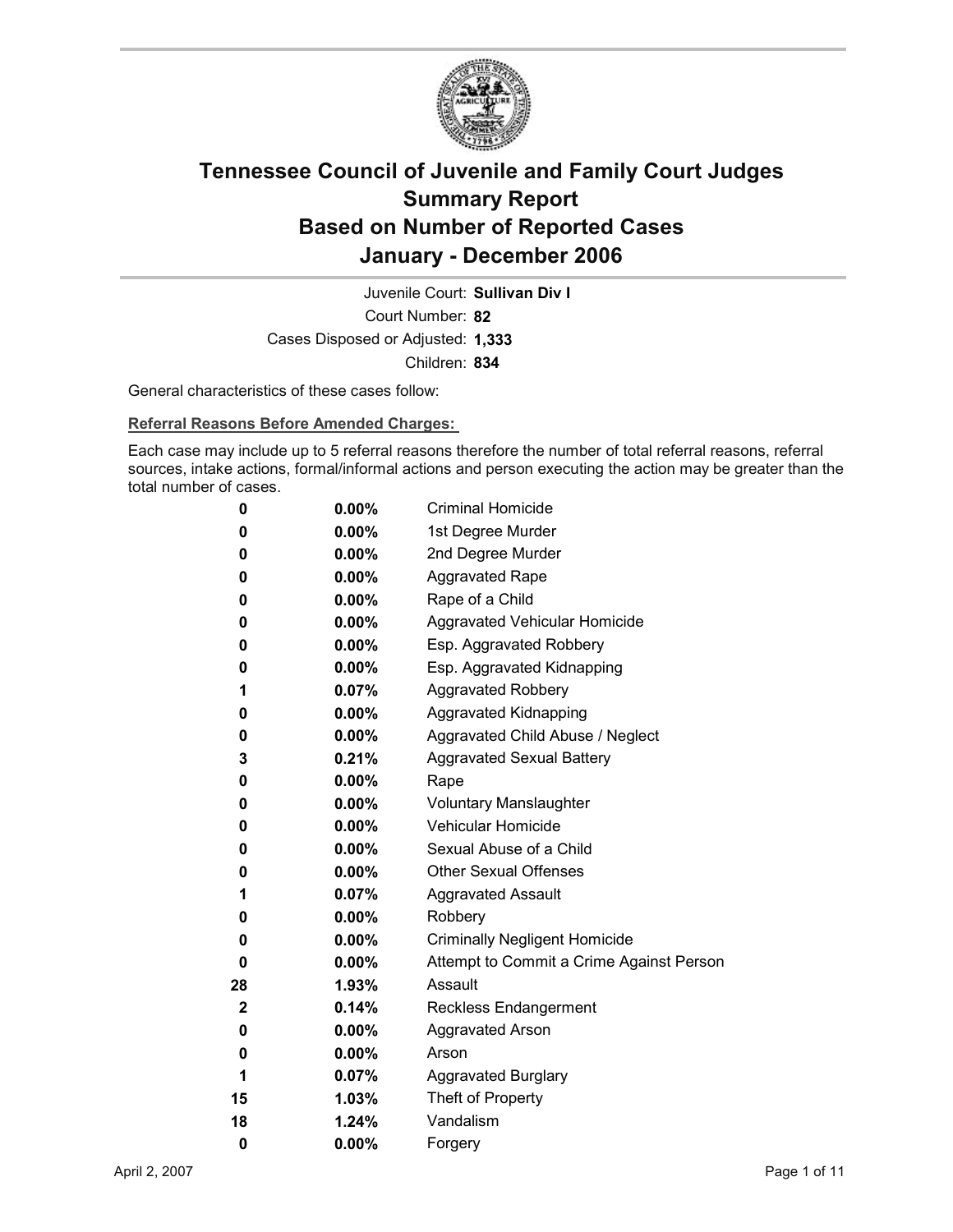

Juvenile Court: **Sullivan Div I**

Court Number: **82**

Cases Disposed or Adjusted: **1,333**

Children: **834**

#### **Referral Reasons Before Amended Charges:**

Each case may include up to 5 referral reasons therefore the number of total referral reasons, referral sources, intake actions, formal/informal actions and person executing the action may be greater than the total number of cases.

| 0                | 0.00%    | <b>Worthless Checks</b>                                     |
|------------------|----------|-------------------------------------------------------------|
| 1                | 0.07%    | Illegal Possession / Fraudulent Use of Credit / Debit Cards |
| $\mathbf 2$      | 0.14%    | <b>Burglary</b>                                             |
| 0                | $0.00\%$ | Unauthorized Use of a Vehicle                               |
| 0                | 0.00%    | <b>Cruelty to Animals</b>                                   |
| $\boldsymbol{2}$ | 0.14%    | Sale of Controlled Substances                               |
| 10               | 0.69%    | <b>Other Drug Offenses</b>                                  |
| 11               | 0.76%    | Possession of Controlled Substances                         |
| 0                | 0.00%    | <b>Criminal Attempt</b>                                     |
| 0                | $0.00\%$ | Carrying Weapons on School Property                         |
| $\mathbf{2}$     | 0.14%    | Unlawful Carrying / Possession of a Weapon                  |
| 3                | 0.21%    | <b>Evading Arrest</b>                                       |
| 0                | $0.00\%$ | Escape                                                      |
| 3                | 0.21%    | Driving Under Influence (DUI)                               |
| 0                | $0.00\%$ | Possession / Consumption of Alcohol                         |
| 0                | $0.00\%$ | Resisting Stop, Frisk, Halt, Arrest or Search               |
| 0                | $0.00\%$ | <b>Aggravated Criminal Trespass</b>                         |
| 0                | $0.00\%$ | Harassment                                                  |
| 0                | $0.00\%$ | Failure to Appear                                           |
| 0                | $0.00\%$ | Filing a False Police Report                                |
| $\mathbf 2$      | 0.14%    | Criminal Impersonation                                      |
| 0                | $0.00\%$ | <b>Disorderly Conduct</b>                                   |
| 3                | 0.21%    | <b>Criminal Trespass</b>                                    |
| 7                | 0.48%    | Public Intoxication                                         |
| 0                | $0.00\%$ | Gambling                                                    |
| 143              | 9.86%    | <b>Traffic</b>                                              |
| 1                | $0.07\%$ | <b>Local Ordinances</b>                                     |
| 0                | $0.00\%$ | Violation of Wildlife Regulations                           |
| 0                | $0.00\%$ | Contempt of Court                                           |
| 3                | 0.21%    | Violation of Probation                                      |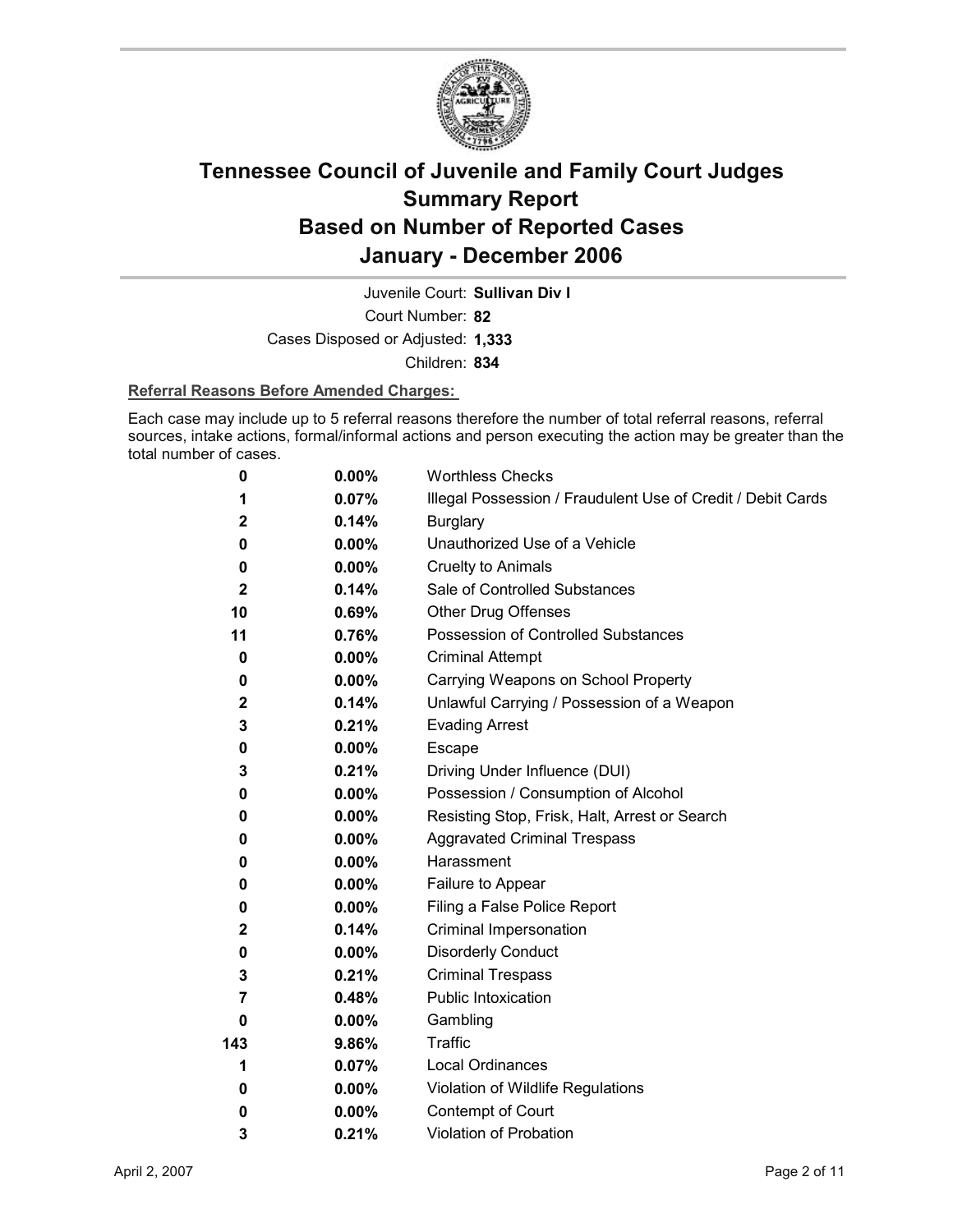

Court Number: **82** Juvenile Court: **Sullivan Div I** Cases Disposed or Adjusted: **1,333** Children: **834**

#### **Referral Reasons Before Amended Charges:**

Each case may include up to 5 referral reasons therefore the number of total referral reasons, referral sources, intake actions, formal/informal actions and person executing the action may be greater than the total number of cases.

| 0            | 0.00%    | Violation of Aftercare                 |
|--------------|----------|----------------------------------------|
| 64           | 4.41%    | Unruly Behavior                        |
| 70           | 4.83%    | Truancy                                |
| 1            | 0.07%    | In-State Runaway                       |
| 0            | 0.00%    | Out-of-State Runaway                   |
| 64           | 4.41%    | Possession of Tobacco Products         |
| 3            | 0.21%    | Violation of a Valid Court Order       |
| 0            | 0.00%    | Violation of Curfew                    |
|              | 0.07%    | Sexually Abused Child                  |
| 2            | 0.14%    | <b>Physically Abused Child</b>         |
| 107          | 7.38%    | Dependency / Neglect                   |
| $\mathbf{2}$ | 0.14%    | <b>Termination of Parental Rights</b>  |
|              | 0.07%    | <b>Violation of Pretrial Diversion</b> |
| 0            | $0.00\%$ | Violation of Informal Adjustment       |
| 649          | 44.76%   | <b>Judicial Review</b>                 |
| 0            | 0.00%    | <b>Administrative Review</b>           |
| 0            | $0.00\%$ | <b>Foster Care Review</b>              |
| 24           | 1.66%    | Custody                                |
| 8            | 0.55%    | Visitation                             |
| 21           | 1.45%    | Paternity / Legitimation               |
| 155          | 10.69%   | Child Support                          |
| 0            | $0.00\%$ | <b>Request for Medical Treatment</b>   |
| 0            | $0.00\%$ | <b>Consent to Marry</b>                |
| 16           | 1.10%    | Other                                  |
| 1,450        | 100.00%  | <b>Total Referrals</b>                 |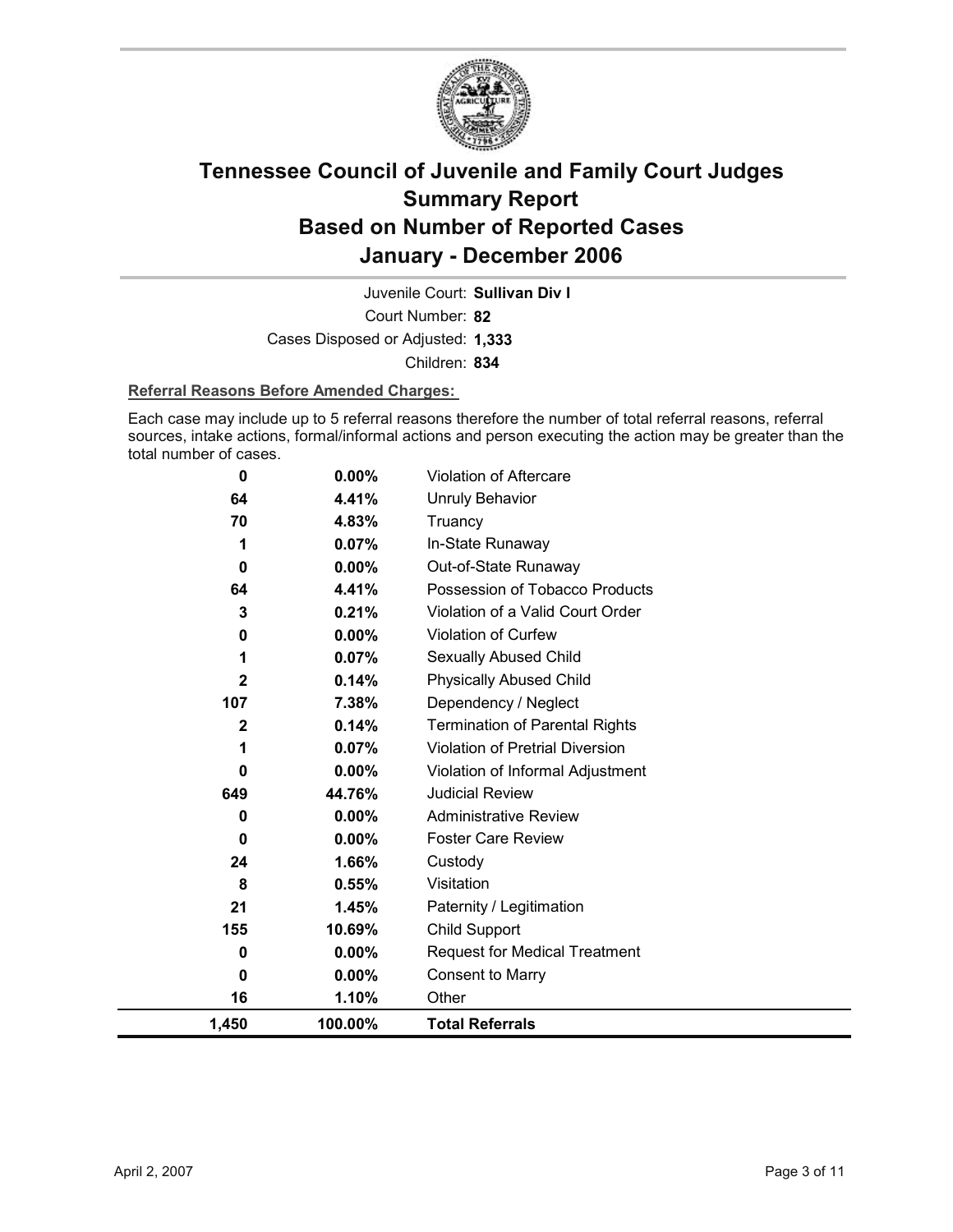

| Juvenile Court: Sullivan Div I |                                   |                                   |  |  |  |
|--------------------------------|-----------------------------------|-----------------------------------|--|--|--|
|                                | Court Number: 82                  |                                   |  |  |  |
|                                | Cases Disposed or Adjusted: 1,333 |                                   |  |  |  |
|                                | Children: 834                     |                                   |  |  |  |
| <b>Referral Sources: 1</b>     |                                   |                                   |  |  |  |
| 266                            | 18.34%                            | Law Enforcement                   |  |  |  |
| 309                            | 21.31%                            | Parents                           |  |  |  |
| 42                             | 2.90%                             | <b>Relatives</b>                  |  |  |  |
| 0                              | 0.00%                             | Self                              |  |  |  |
| 130                            | 8.97%                             | School                            |  |  |  |
| 0                              | $0.00\%$                          | <b>CSA</b>                        |  |  |  |
| 440                            | 30.34%                            | <b>DCS</b>                        |  |  |  |
| 0                              | 0.00%                             | Other State Department            |  |  |  |
| 0                              | 0.00%                             | <b>District Attorney's Office</b> |  |  |  |
| 134                            | 9.24%                             | <b>Court Staff</b>                |  |  |  |
| 0                              | $0.00\%$                          | Social Agency                     |  |  |  |
| 0                              | $0.00\%$                          | <b>Other Court</b>                |  |  |  |
| 0                              | 0.00%                             | Victim                            |  |  |  |
| 0                              | 0.00%                             | Child & Parent                    |  |  |  |
| 0                              | 0.00%                             | Hospital                          |  |  |  |
| 0                              | 0.00%                             | Unknown                           |  |  |  |
| 129                            | 8.90%                             | Other                             |  |  |  |
| 1,450                          | 100.00%                           | <b>Total Referral Sources</b>     |  |  |  |

#### **Age of Child at Referral: 2**

| 834 | 100.00%  | <b>Total Child Count</b> |  |
|-----|----------|--------------------------|--|
| 0   | $0.00\%$ | Unknown / Not Reported   |  |
| 11  | 1.32%    | Ages 19 and Over         |  |
| 188 | 22.54%   | Ages 17 through 18       |  |
| 157 | 18.82%   | Ages 15 through 16       |  |
| 88  | 10.55%   | Ages 13 through 14       |  |
| 54  | 6.47%    | Ages 11 through 12       |  |
| 336 | 40.29%   | Ages 10 and Under        |  |
|     |          |                          |  |

 $1$  If different than number of Referral Reasons (1450), verify accuracy of your court's data.

<sup>2</sup> One child could be counted in multiple categories, verify accuracy of your court's data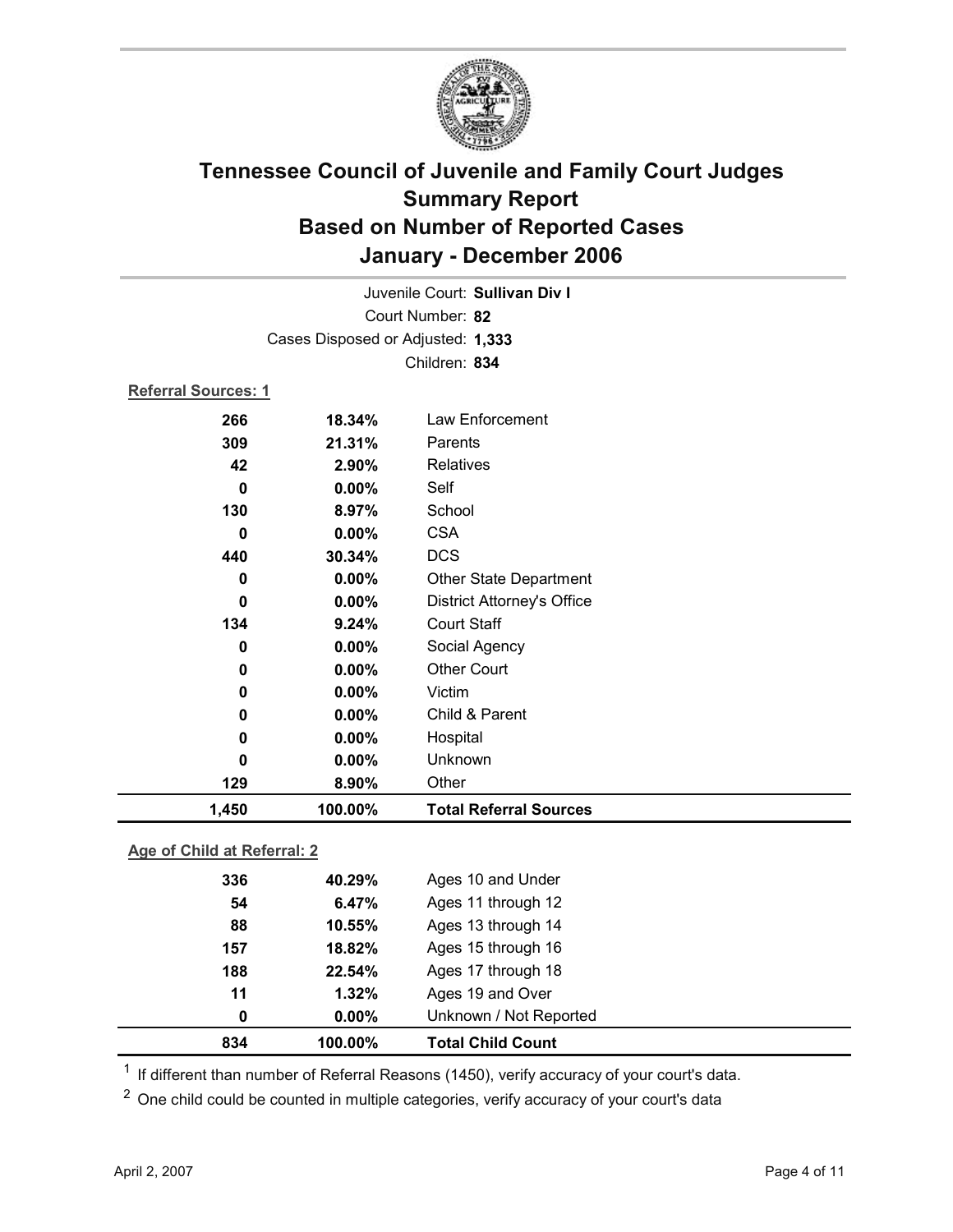

| Juvenile Court: Sullivan Div I          |                                   |                          |  |
|-----------------------------------------|-----------------------------------|--------------------------|--|
|                                         | Court Number: 82                  |                          |  |
|                                         | Cases Disposed or Adjusted: 1,333 |                          |  |
|                                         |                                   | Children: 834            |  |
| Sex of Child: 1                         |                                   |                          |  |
| 443                                     | 53.12%                            | Male                     |  |
| 391                                     | 46.88%                            | Female                   |  |
| $\mathbf 0$                             | 0.00%                             | Unknown                  |  |
| 834                                     | 100.00%                           | <b>Total Child Count</b> |  |
| Race of Child: 1                        |                                   |                          |  |
| 831                                     | 99.64%                            | White                    |  |
| $\overline{2}$                          | 0.24%                             | African American         |  |
| $\mathbf 0$                             | 0.00%                             | Native American          |  |
| 0                                       | 0.00%                             | Asian                    |  |
| 0                                       | 0.00%                             | Mixed                    |  |
| 1                                       | 0.12%                             | Unknown                  |  |
| 834                                     | 100.00%                           | <b>Total Child Count</b> |  |
| <b>Hispanic Origin: 1</b>               |                                   |                          |  |
| 1                                       | 0.12%                             | Yes                      |  |
| 833                                     | 99.88%                            | No                       |  |
| $\mathbf 0$                             | 0.00%                             | Unknown                  |  |
| 834                                     | 100.00%                           | <b>Total Child Count</b> |  |
| <b>School Enrollment of Children: 1</b> |                                   |                          |  |
| 323                                     |                                   | Yes                      |  |
| $\mathbf 0$                             | 38.73%<br>0.00%                   | No                       |  |
| 511                                     | 61.27%                            | Unknown                  |  |
| 834                                     | 100.00%                           | <b>Total Child Count</b> |  |
|                                         |                                   |                          |  |

 $1$  One child could be counted in multiple categories, verify accuracy of your court's data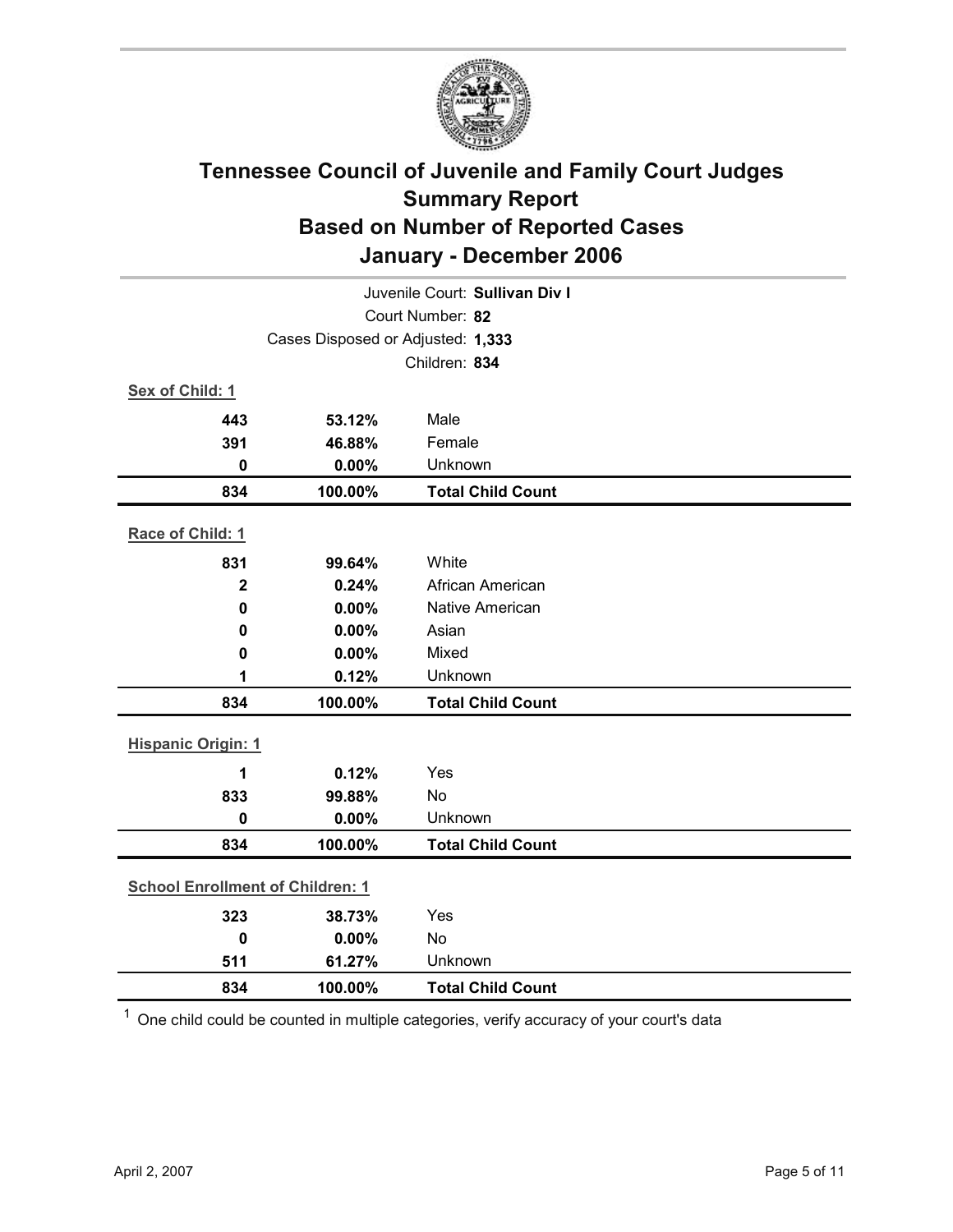

Court Number: **82** Juvenile Court: **Sullivan Div I** Cases Disposed or Adjusted: **1,333** Children: **834**

**Living Arrangement of Child at Time of Referral: 1**

| 834          | 100.00%  | <b>Total Child Count</b>     |
|--------------|----------|------------------------------|
| 26           | 3.12%    | Other                        |
| 0            | $0.00\%$ | Unknown                      |
| 0            | $0.00\%$ | Independent                  |
| 0            | $0.00\%$ | In an Institution            |
| 1            | 0.12%    | In a Residential Center      |
| 1            | 0.12%    | In a Group Home              |
| $\mathbf{2}$ | $0.24\%$ | With Foster Family           |
| $\mathbf{2}$ | 0.24%    | With Adoptive Parents        |
| 78           | 9.35%    | <b>With Relatives</b>        |
| 59           | 7.07%    | <b>With Father</b>           |
| 486          | 58.27%   | With Mother                  |
| 5            | 0.60%    | With Mother and Stepfather   |
| 2            | 0.24%    | With Father and Stepmother   |
| 172          | 20.62%   | With Both Biological Parents |
|              |          |                              |

#### **Type of Detention: 2**

| 1,333 | 100.00%  | <b>Total Detention Count</b> |  |
|-------|----------|------------------------------|--|
| 492   | 36.91%   | Other                        |  |
| 814   | 61.07%   | Does Not Apply               |  |
| 0     | $0.00\%$ | <b>Unknown</b>               |  |
| 0     | $0.00\%$ | Psychiatric Hospital         |  |
| 0     | $0.00\%$ | Jail - No Separation         |  |
| 0     | $0.00\%$ | Jail - Partial Separation    |  |
| 0     | $0.00\%$ | Jail - Complete Separation   |  |
| 0     | $0.00\%$ | Juvenile Detention Facility  |  |
| 27    | 2.03%    | Non-Secure Placement         |  |
|       |          |                              |  |

 $<sup>1</sup>$  One child could be counted in multiple categories, verify accuracy of your court's data</sup>

 $2$  If different than number of Cases (1333) verify accuracy of your court's data.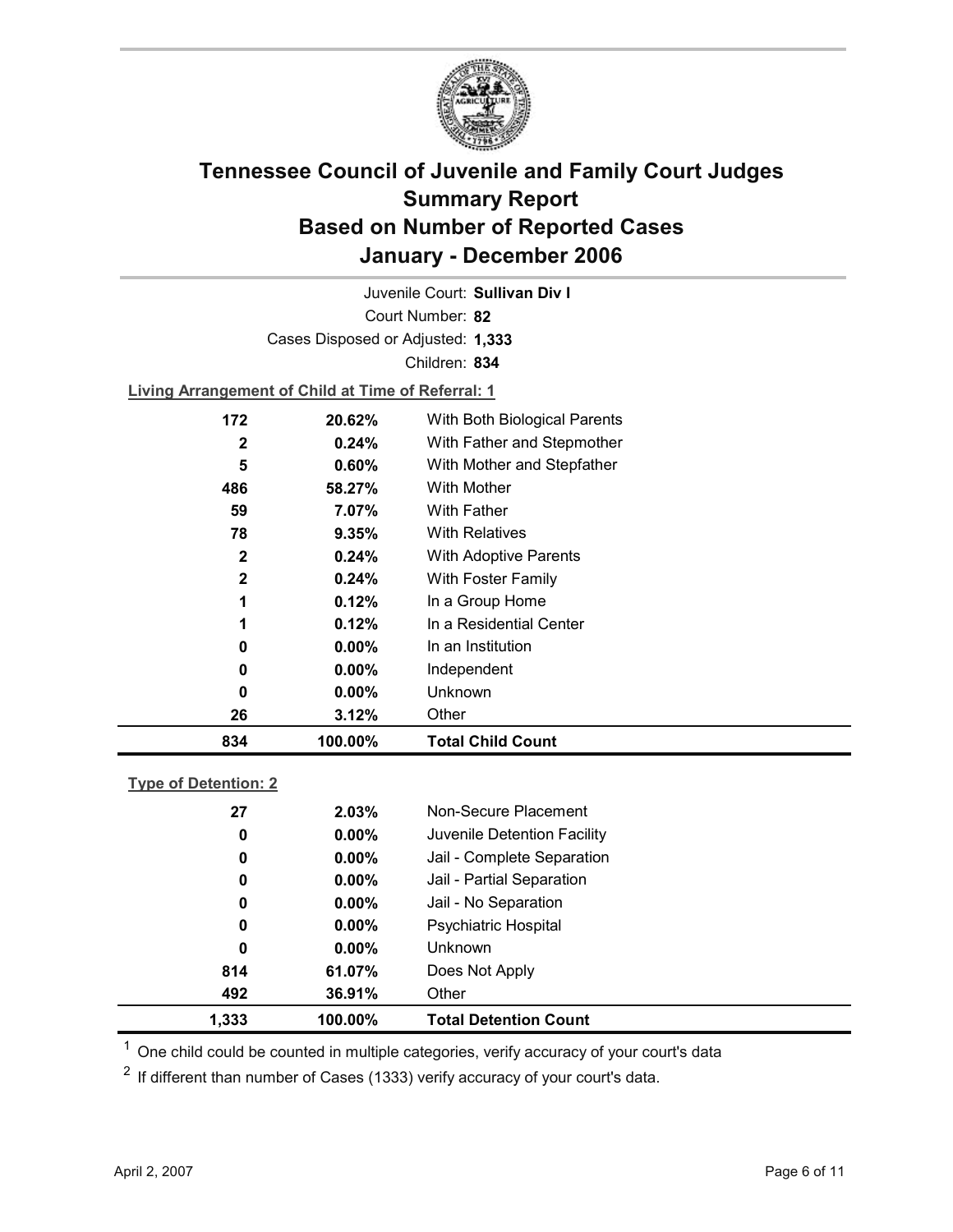

| Juvenile Court: Sullivan Div I |                                                    |                                            |  |  |
|--------------------------------|----------------------------------------------------|--------------------------------------------|--|--|
| Court Number: 82               |                                                    |                                            |  |  |
|                                | Cases Disposed or Adjusted: 1,333                  |                                            |  |  |
|                                |                                                    | Children: 834                              |  |  |
|                                | <b>Placement After Secure Detention Hearing: 1</b> |                                            |  |  |
| 0                              | 0.00%                                              | Returned to Prior Living Arrangement       |  |  |
| 0                              | 0.00%                                              | Juvenile Detention Facility                |  |  |
| 0                              | 0.00%                                              | Jail                                       |  |  |
| $\mathbf{2}$                   | 0.15%                                              | Shelter / Group Home                       |  |  |
| 0                              | $0.00\%$                                           | <b>Foster Family Home</b>                  |  |  |
| 0                              | $0.00\%$                                           | <b>Psychiatric Hospital</b>                |  |  |
| 0                              | $0.00\%$                                           | Unknown / Not Reported                     |  |  |
| 814                            | 61.07%                                             | Does Not Apply                             |  |  |
| 517                            | 38.78%                                             | Other                                      |  |  |
|                                |                                                    |                                            |  |  |
| 1,333                          | 100.00%                                            | <b>Total Placement Count</b>               |  |  |
|                                |                                                    |                                            |  |  |
| <b>Intake Actions: 2</b>       |                                                    |                                            |  |  |
| 415                            | 28.62%                                             | <b>Petition Filed</b>                      |  |  |
| 463                            | 31.93%                                             | <b>Motion Filed</b>                        |  |  |
| 205                            | 14.14%                                             | <b>Citation Processed</b>                  |  |  |
| $\bf{0}$                       | $0.00\%$                                           | Notification of Paternity Processed        |  |  |
| 254                            | 17.52%                                             | Scheduling of Judicial Review              |  |  |
| 103                            | 7.10%                                              | <b>Scheduling of Administrative Review</b> |  |  |
| 0                              | $0.00\%$                                           | Scheduling of Foster Care Review           |  |  |
| 0                              | $0.00\%$                                           | <b>Unknown</b>                             |  |  |
| 0                              | $0.00\%$                                           | Does Not Apply                             |  |  |
| 10<br>1,450                    | 0.69%<br>100.00%                                   | Other<br><b>Total Intake Count</b>         |  |  |

 $1$  If different than number of Cases (1333) verify accuracy of your court's data.

 $2$  If different than number of Referral Reasons (1450), verify accuracy of your court's data.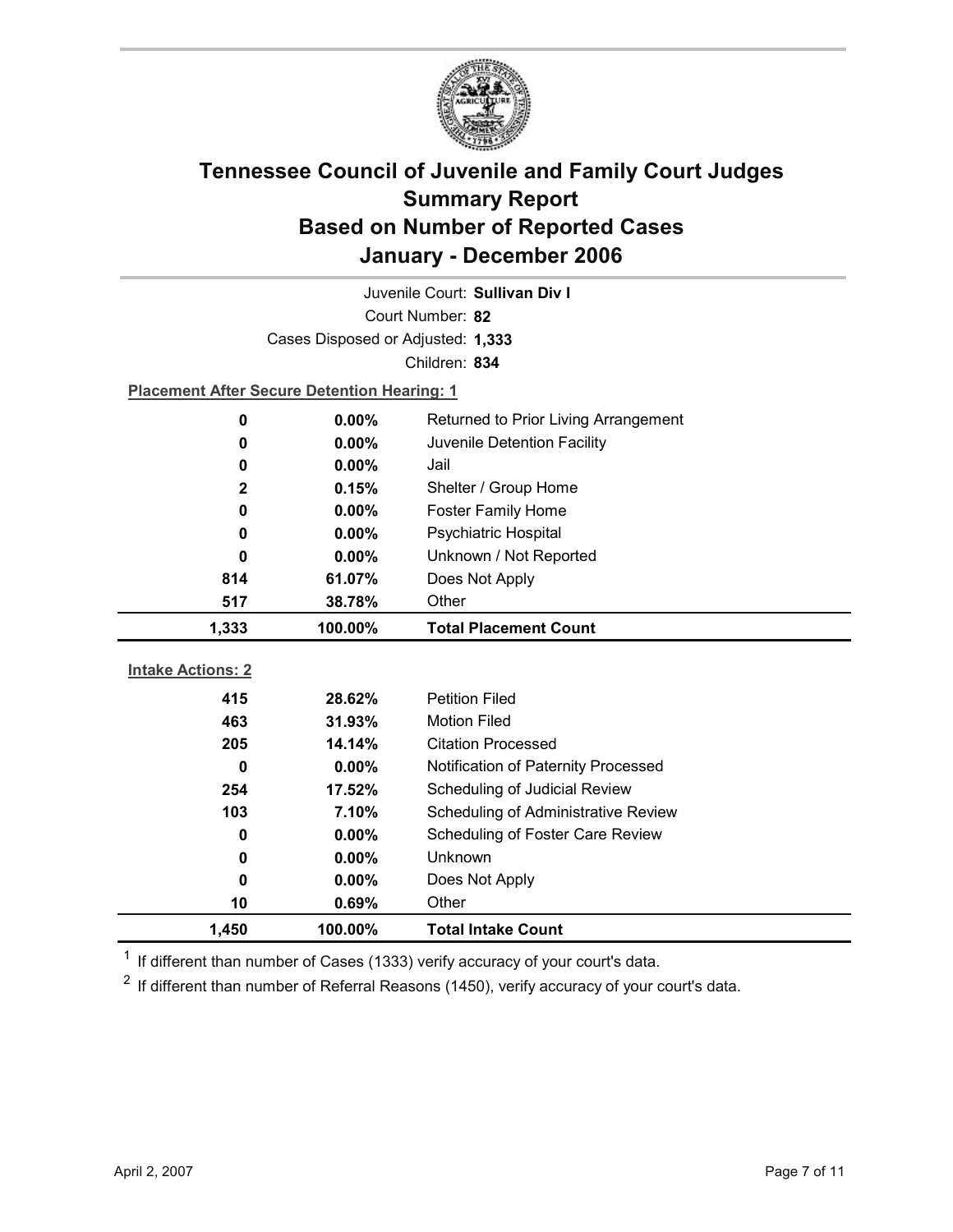

Court Number: **82** Juvenile Court: **Sullivan Div I** Cases Disposed or Adjusted: **1,333** Children: **834**

**Last Grade Completed by Child: 1**

| 0                                       | 0.00%    | Too Young for School         |  |
|-----------------------------------------|----------|------------------------------|--|
| 1                                       | 0.12%    | Preschool                    |  |
| 0                                       | 0.00%    | Kindergarten                 |  |
| 1                                       | 0.12%    | 1st Grade                    |  |
| $\mathbf 2$                             | 0.24%    | 2nd Grade                    |  |
| 1                                       | 0.12%    | 3rd Grade                    |  |
| 0                                       | 0.00%    | 4th Grade                    |  |
| 4                                       | 0.48%    | 5th Grade                    |  |
| 8                                       | 0.96%    | 6th Grade                    |  |
| 14                                      | 1.68%    | 7th Grade                    |  |
| 8                                       | 0.96%    | 8th Grade                    |  |
| 35                                      | 4.20%    | 9th Grade                    |  |
| 25                                      | 3.00%    | 10th Grade                   |  |
| 15                                      | 1.80%    | 11th Grade                   |  |
| 8                                       | 0.96%    | 12th Grade                   |  |
| 0                                       | 0.00%    | Non-Graded Special Ed        |  |
| 1                                       | 0.12%    | <b>GED</b>                   |  |
| 0                                       | 0.00%    | Graduated                    |  |
| 0                                       | $0.00\%$ | <b>Never Attended School</b> |  |
| 711                                     | 85.25%   | Unknown                      |  |
| $\bf{0}$                                | 0.00%    | Other                        |  |
| 834                                     | 100.00%  | <b>Total Child Count</b>     |  |
|                                         |          |                              |  |
| <b>Enrolled in Special Education: 1</b> |          |                              |  |
| 28                                      | 3.36%    | Yes                          |  |
| 806                                     | 96.64%   | No                           |  |

**834 100.00% Total Child Count**  $1$  One child could be counted in multiple categories, verify accuracy of your court's data

**0 0.00%** Unknown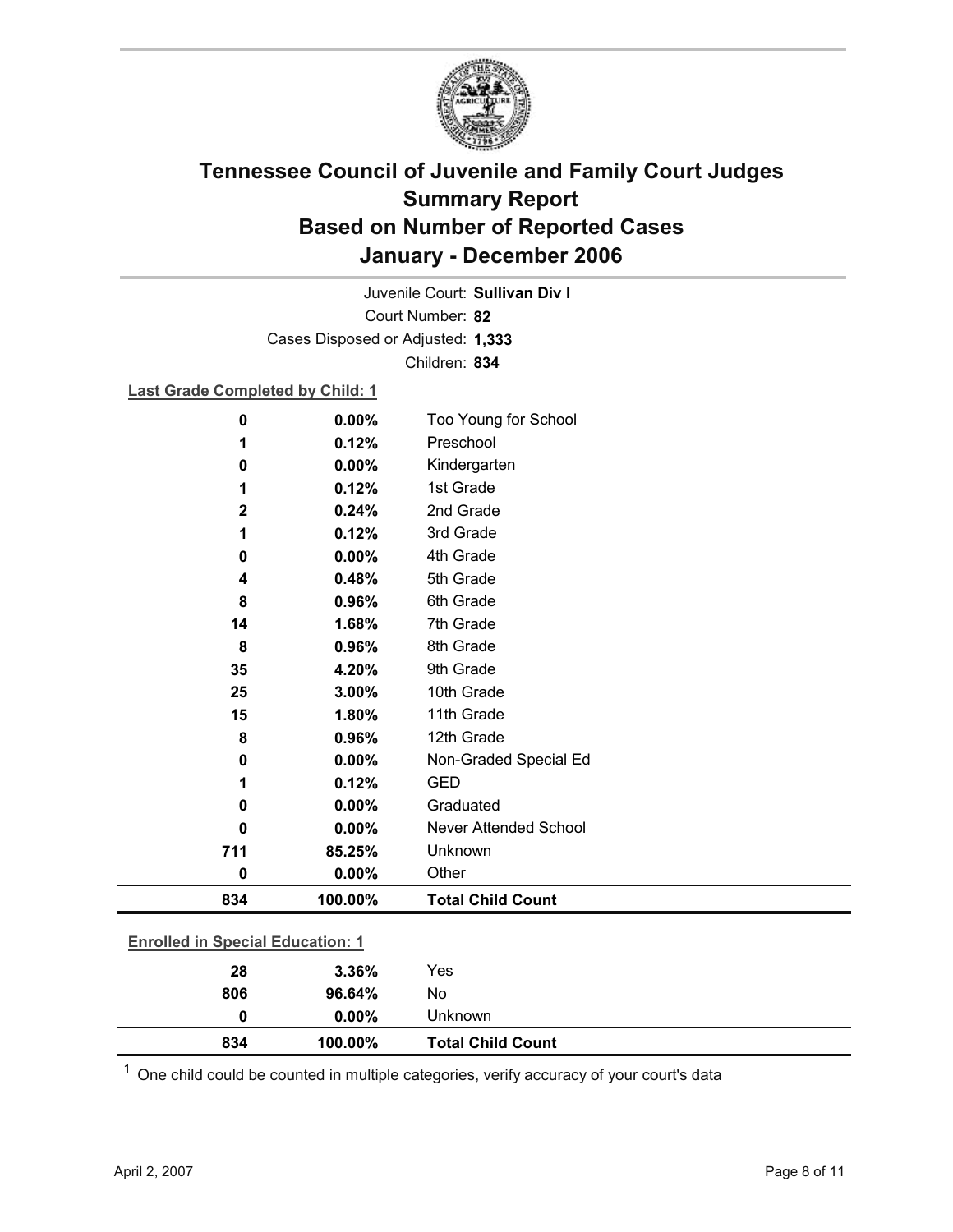

| Juvenile Court: Sullivan Div I      |                                   |                                    |  |  |
|-------------------------------------|-----------------------------------|------------------------------------|--|--|
| Court Number: 82                    |                                   |                                    |  |  |
|                                     | Cases Disposed or Adjusted: 1,333 |                                    |  |  |
|                                     |                                   | Children: 834                      |  |  |
| <b>Action Executed By: 1</b>        |                                   |                                    |  |  |
| 1,316                               | 90.76%                            | Judge                              |  |  |
| 0                                   | $0.00\%$                          | Referee                            |  |  |
| 134                                 | 9.24%                             | YSO                                |  |  |
| 0                                   | $0.00\%$                          | Other                              |  |  |
| 0                                   | $0.00\%$                          | Unknown / Not Reported             |  |  |
| 1,450                               | 100.00%                           | <b>Total Action Count</b>          |  |  |
| <b>Formal / Informal Actions: 1</b> |                                   |                                    |  |  |
| 207                                 | 14.28%                            | Dismissed                          |  |  |
| 1                                   | 0.07%                             | Retired / Nolle Prosequi           |  |  |
| 43                                  | 297%                              | Complaint Substantiated Delinguent |  |  |

| 1,450 | 100.00%  | <b>Total Action Count</b>                            |
|-------|----------|------------------------------------------------------|
| 0     | $0.00\%$ | Unknown / Not Reported                               |
| 55    | 3.79%    | Other                                                |
| 237   | 16.34%   | Case Held Open                                       |
| 431   | 29.72%   | Review Concluded                                     |
| 189   | 13.03%   | <b>Special Proceeding</b>                            |
| 0     | $0.00\%$ | Charges Cleared by Transfer to Adult Court           |
| 0     | $0.00\%$ | Transfer to Adult Court Hearing                      |
| 49    | 3.38%    | <b>Pretrial Diversion</b>                            |
| 146   | 10.07%   | Informal Adjustment                                  |
| 0     | $0.00\%$ | <b>Complaint Substantiated Mentally III</b>          |
| 0     | $0.00\%$ | <b>Complaint Substantiated Abused</b>                |
| 76    | $5.24\%$ | <b>Complaint Substantiated Dependent / Neglected</b> |
| 16    | 1.10%    | <b>Complaint Substantiated Status Offender</b>       |
| 43    | 2.97%    | <b>Complaint Substantiated Delinquent</b>            |

 $1$  If different than number of Referral Reasons (1450), verify accuracy of your court's data.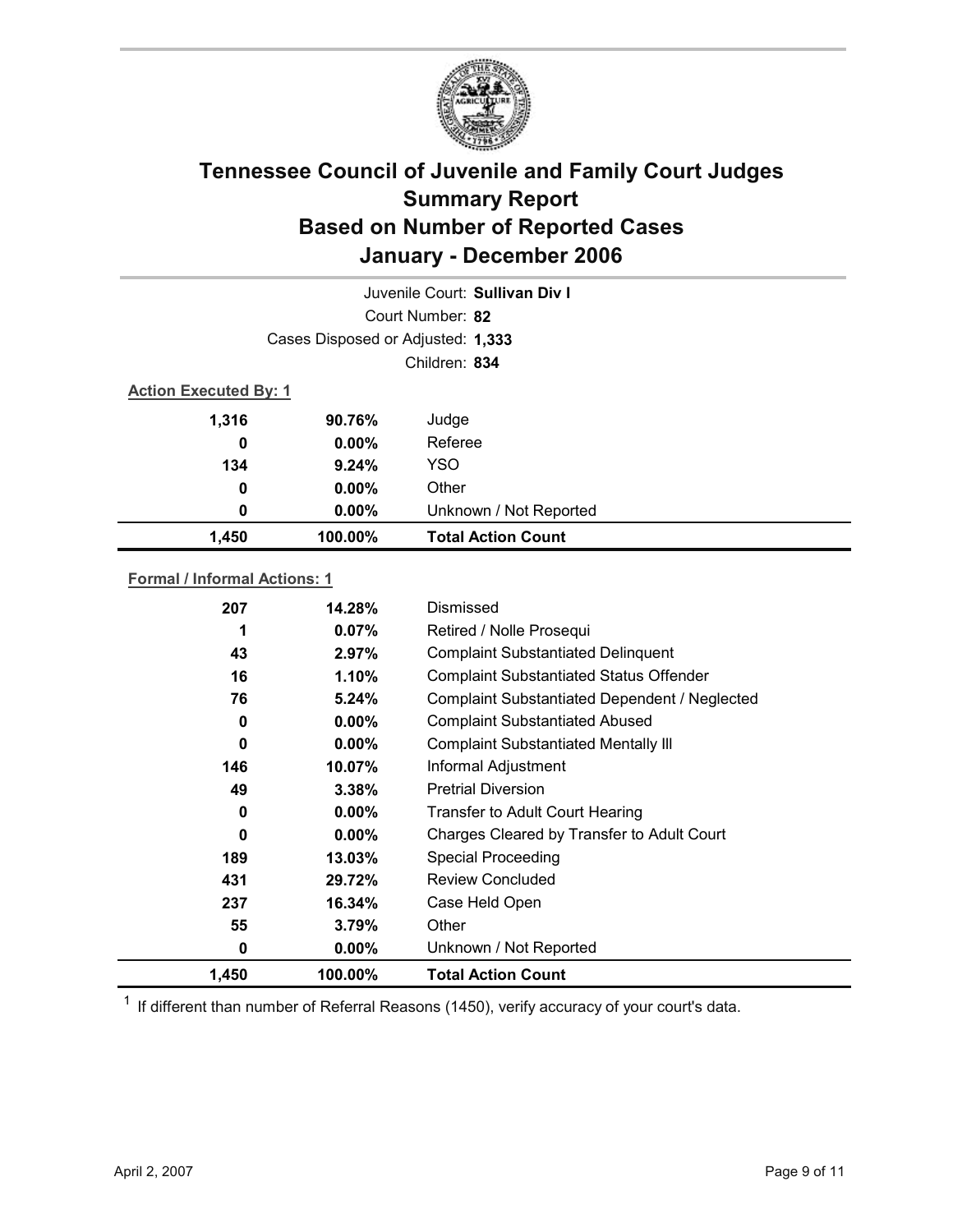

|                       |                                                       | Juvenile Court: Sullivan Div I                       |  |
|-----------------------|-------------------------------------------------------|------------------------------------------------------|--|
|                       |                                                       | Court Number: 82                                     |  |
|                       | Cases Disposed or Adjusted: 1,333                     |                                                      |  |
|                       |                                                       | Children: 834                                        |  |
| <b>Case Outcomes:</b> | There can be multiple outcomes for one child or case. |                                                      |  |
| 191                   | 11.84%                                                | <b>Case Dismissed</b>                                |  |
| 0                     | $0.00\%$                                              | Case Retired or Nolle Prosequi                       |  |
| 65                    | 4.03%                                                 | Warned / Counseled                                   |  |
| 5                     | 0.31%                                                 | Held Open For Review                                 |  |
| 12                    | 0.74%                                                 | Supervision / Probation to Juvenile Court            |  |
| 0                     | $0.00\%$                                              | <b>Probation to Parents</b>                          |  |
| 153                   | 9.49%                                                 | Referral to Another Entity for Supervision / Service |  |
| $\mathbf{2}$          | 0.12%                                                 | Referred for Mental Health Counseling                |  |
| 16                    | 0.99%                                                 | Referred for Alcohol and Drug Counseling             |  |
| 0                     | 0.00%                                                 | Referred to Alternative School                       |  |
| 0                     | $0.00\%$                                              | Referred to Private Child Agency                     |  |
| 15                    | 0.93%                                                 | Referred to Defensive Driving School                 |  |
| 0                     | $0.00\%$                                              | Referred to Alcohol Safety School                    |  |
| 0                     | 0.00%                                                 | Referred to Juvenile Court Education-Based Program   |  |
| 5                     | 0.31%                                                 | Driver's License Held Informally                     |  |
| 0                     | $0.00\%$                                              | <b>Voluntary Placement with DMHMR</b>                |  |
| 1                     | 0.06%                                                 | <b>Private Mental Health Placement</b>               |  |
| 0                     | $0.00\%$                                              | <b>Private MR Placement</b>                          |  |
| 3                     | 0.19%                                                 | Placement with City/County Agency/Facility           |  |
| 32                    | 1.98%                                                 | Placement with Relative / Other Individual           |  |
| 16                    | 0.99%                                                 | Fine                                                 |  |
| 32                    | 1.98%                                                 | <b>Public Service</b>                                |  |
| 18                    | 1.12%                                                 | Restitution                                          |  |
| 0                     | $0.00\%$                                              | <b>Runaway Returned</b>                              |  |
| 9                     | 0.56%                                                 | No Contact Order                                     |  |
| 1                     | 0.06%                                                 | Injunction Other than No Contact Order               |  |
| 2                     | 0.12%                                                 | <b>House Arrest</b>                                  |  |
| 0                     | $0.00\%$                                              | <b>Court Defined Curfew</b>                          |  |
| 1                     | 0.06%                                                 | Dismissed from Informal Adjustment                   |  |
| 0                     | $0.00\%$                                              | <b>Dismissed from Pretrial Diversion</b>             |  |
| 6                     | 0.37%                                                 | Released from Probation                              |  |
| 0                     | $0.00\%$                                              | <b>Transferred to Adult Court</b>                    |  |
| 0                     | $0.00\%$                                              | <b>DMHMR Involuntary Commitment</b>                  |  |